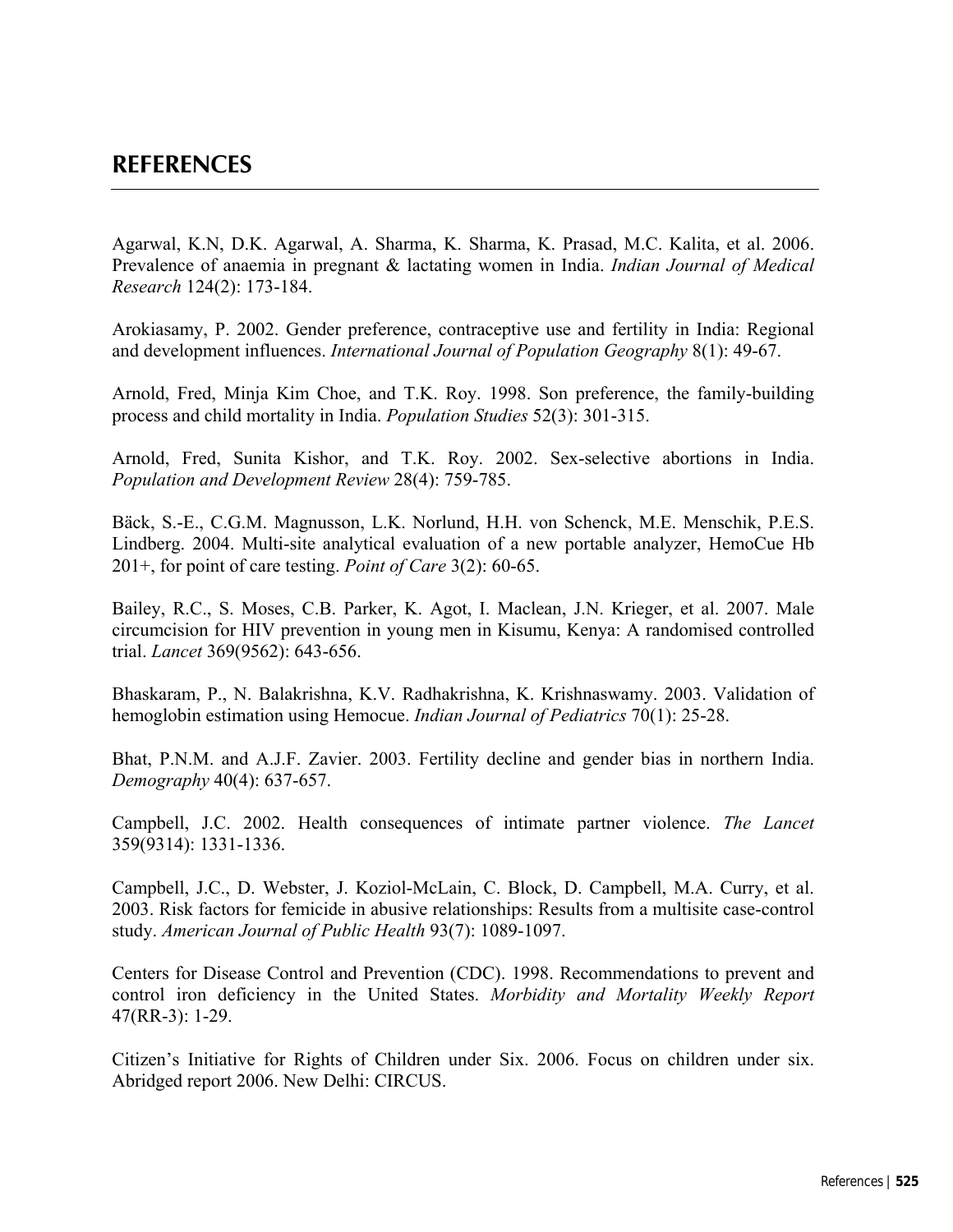Clark, Shelley. 2000. Son preference and sex composition of children: Evidence from India. *Demography* 37(1): 95-108.

Das Gupta, M., J. Zhenghua, L. Bohua, X. Zhenming, W. Chung, and B. Hwa-Ok. 2003. Why is son preference so persistent in East and South Asia? A cross-country study of China, India and the Republic of Korea. *Journal of Development Studies* 40(2): 153-187.

Dibley, M.J., J.B. Goldsby, N.W. Staehling, and F.L. Trowbridge. 1987a. Development of normalized curves for the international growth reference: Historical and technical considerations. *American Journal of Clinical Nutrition* 46(5): 736-748.

Dibley, M.J., N.W. Staehling, P. Neiburg, and F.L. Trowbridge. 1987b. Interpretation of Z-score anthropometric indicators derived from the international growth reference. *American Journal of Clinical Nutrition* 46(5): 749-762.

Directorate General of Health Services (DGHS), Ministry of Health and Family Welfare (MOHFW) in collaboration with WHO India Country Office. 2005. *National Health Profile 2005*. New Delhi: Central Bureau of Health Intelligence, DGHS, MOHFW, Govt. of India.

Dyson, Tim and Mick Moore. 1983. On kinship structure, female autonomy and demographic behavior in India. *Population and Development Review* 9(1): 35–60.

Ellsberg, M., L. Heise, R. Pena, S. Agurto, and A.Winkvist. 2001. Researching domestic violence against women: Methodological and ethical considerations. *Studies in Family Planning* 32(1): 1-16.

Gehring, H., C. Hornberger, L. Dibbelt, A. Rothisigkeit, K. Gerlach, J. Schumacher, P. Schmucker. 2002. Accuracy of point-of-care-testing (POCT) for determining hemoglobin concentrations. *Acta Anaeshesiologica Scandinavica* 46(8): 980-986.

Gopalan, C., B.V. Rama Sastri, and S.C. Balasubramanian. 1996. *Nutritive value of Indian foods.* Hyderabad: National Institute of Nutrition, Indian Council of Medical Research.

Gray, R.H., G. Kigozi, D. Serwadda, F. Makumbi, S. Watya, F. Nalugoda, et al. 2007. Male circumcision for HIV prevention in men in Rakai, Uganda: A randomised trial. *Lancet* 369(9562): 657-666.

Gupta, K., F. Arnold, S. Kishor, and S. Parasuraman. 2007. Concern on prevalence of anaemia in pregnant & lactating women in India. *Indian Journal of Medical Research* 125(1):99-101.

Gwatkin, D.R., S. Rutstein, K. Johnson, R.P. Pande, and A. Wagstaff. 2000. *Socio-economic differences in health, nutrition and poverty.* HNP/Poverty Thematic Group of the World Bank. Washington, D.C.: The World Bank.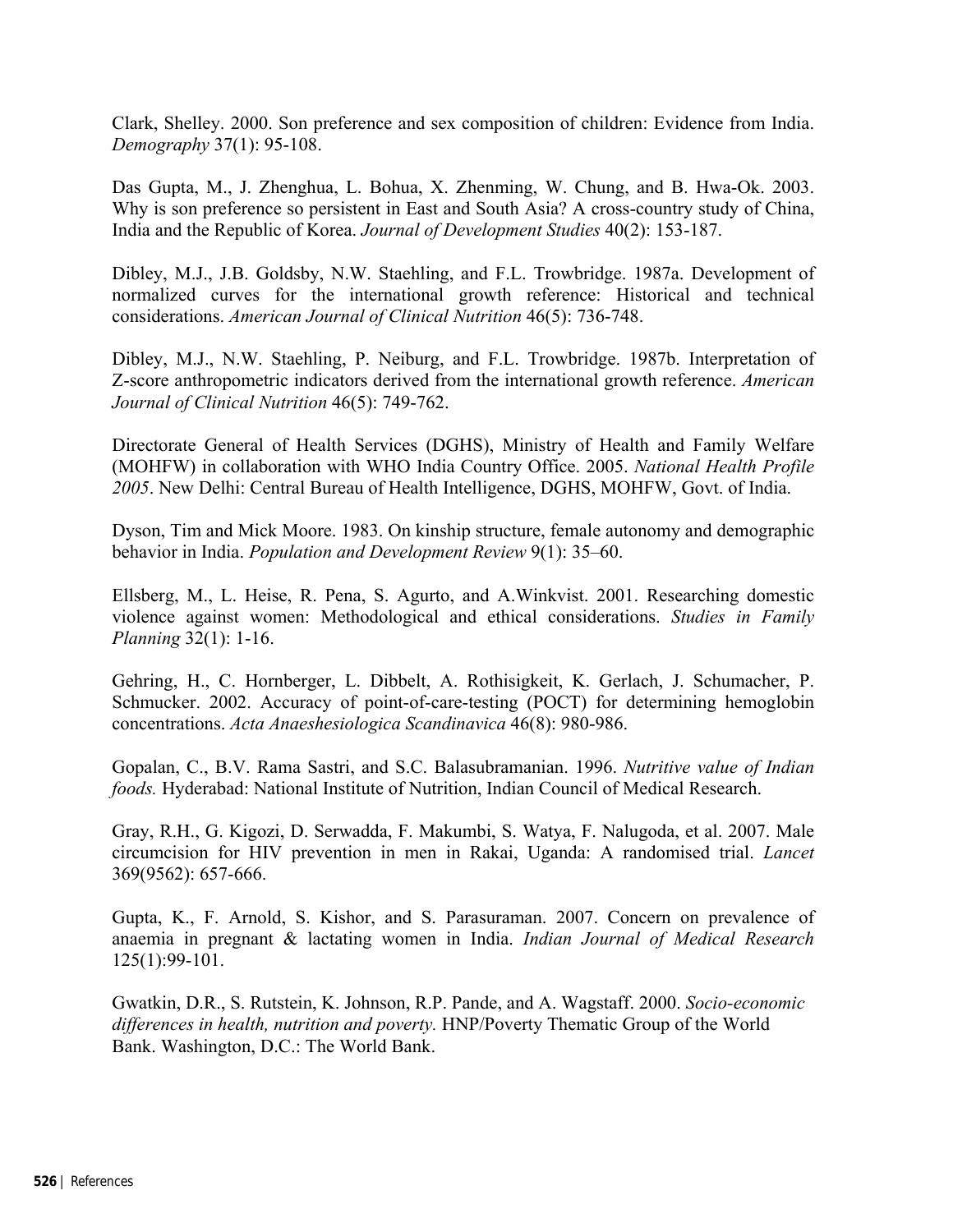Heise, L., M. Ellsberg and M. Gottemoeller. 1999. Ending violence against women. *Population Reports*, Series L, No. 11. Baltimore: Johns Hopkins School of Public Health, Population Information Program.

International Institute for Population Sciences (IIPS), World Health Organization (WHO), and World Health Organization (WHO) - India – WR Office. 2006. *Health System Performance Assessment: World Health Survey 2003 India*. Mumbai: IIPS.

Jejeebhoy, Shireen J. 1995. *Women's education, autonomy and reproductive behaviour: experiences from developing countries*. Oxford: Clarendon Press.

Jeffery, Roger and Alaka M. Basu. 1996. *Girls' Schooling, Women's Autonomy and Fertility Change in South Asia*. New Delhi ; Thousand Oaks : Sage Publications in association with the Book Review Literary Trust, New Delhi.

Jewkes, R. 2002. Intimate partner violence: causes and prevention. *Lancet*: 359 (9315): 1423- 1429.

John, T., P.G. Babu, H. Jayakumari, and E.A. Simoes. 1987. Prevalence of HIV infection in risk groups in Tamilnadu, India. *Lancet* 1(8525): 160-161.

Kabeer, Naila. 2001. Reflections on the Measurement of Women's Empowerment. In *Discussing women's empowerment-theory and practice*. Sida Studies. No.3. Stockholm: Swedish International Development Cooperation Agency.

Kapoor, S.K., U. Kapil, S.N. Dwivedi, K. Anand, P. Pathak, P. Singh. 2002. Comparison of HemoCue method with cyanmethemoglobin method for estimation of hemoglobin. *Indian Pediatrics* 39: 743-746.

Kish, L. 1965. *Survey sampling*. New York: John Wiley.

Kishor, S. and K. Johnson. 2004. *Profiling domestic violence: A multi-country study*. Calverton, Maryland: ORC Macro.

Kishor, S. and K. Johnson. 2006. Reproductive health and domestic violence: Are the poorest women uniquely disadvantaged? *Demography* Vol. 43(2):293-307.

Krenzischeck, D.A. and F.V. Tanseco. 1996. Comparative study of bedside and laboratory measurements of haemoglobin. *American Journal of Critical Care* 5:427-432.

Lardi, A.M., C. Hirst, A.J. Mortimer, C.M. McCollum. 1998. Evaluation of the HemoCue(R) for measuring intra-operative haemoglobin concentrations: A comparison with the Coulter Max-M(R). *Anaesthesia* 53(4): 349-352.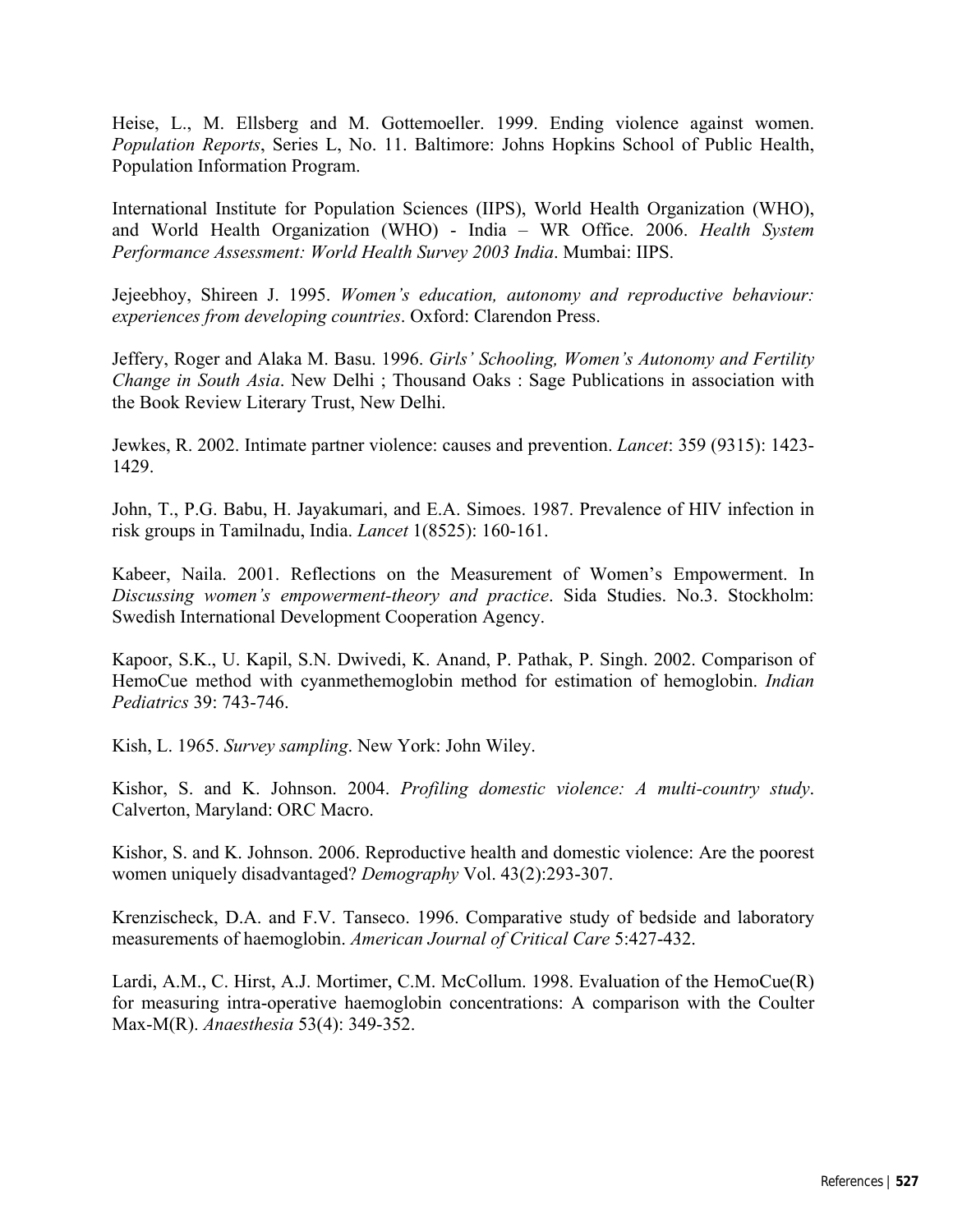McNulty, Stephen E., Marc Torjman, Wlodzimierz Grodecki, Alex Marr, and Hugh Schieren. 1995. A comparison of four bedside methods of hemoglobin assessment during cardiac surgery. *Anesthesia and Analgesic* 81(6): 1197-1202.

Medina, A.L., C. Mundy, J. Kandulu, L. Chisuwo, and I. Bates. 2005. Evaluation and costs of different haemoglobin methods for use in district hospitals in Malawi. *Journal of Clinical Pathology* 58(1): 56-60.

Ministry of Health and Family Welfare (MOHFW).1992. *Family Welfare Programme in India Year Book: 1990-91*. New Delhi: Dept. of Family Welfare, MOHFW.

Ministry of Health and Family Welfare (MOHFW). 1997. *Reproductive and Child Health Programme: Schemes for implementation*. New Delhi: Dept. of Family Welfare, MOHFW.

Ministry of Health and Family Welfare (MOHFW). 2000. *National Population Policy, 2000*. New Delhi: Department of Family Welfare, MOHFW.

Ministry of Health and Family Welfare (MOHFW). 2002. *National Health Policy, 2002*. New Delhi: MOHFW.

Ministry of Health and Family Welfare (MOHFW). 2004. *Annual report 2003-2004*. New Delhi: MOHFW.

Ministry of Health and Family Welfare (MOHFW). 2005. *Annual report 2004-2005*. New Delhi: MOHFW.

Ministry of Health and Family Welfare (MOHFW). 2006. *National Rural Health Mission (2005-2012), Mission Document*. New Delhi: MOHFW.

Ministry of Women and Child Development (MOWCD). 2006. *National guidelines on infant and young child feeding*. New Delhi: MOWCD (Food and Nutrition Board), Government of India.

Mishra, V. 2004. What do we know about health effects of smoke from solid fuel combustion?, *East-West Center Working Papers, Population and Health Series*, No. 117. Honolulu: East-West Center.

Mishra, V., R.D. Retherford, and K.R. Smith. 1999. Biomass cooking fuels and prevalence of tuberculosis in India. *International Journal of Infectious Diseases* 3(3): 119-129.

Mishra, Vinod, T.K. Roy, and Robert D. Retherford. 2004. Sex differentials in childhood feeding, health care, and nutritional status in India. *Population and Development Review* 30(2): 269-295.

National AIDS Control Organization (NACO). 2004. *Annual report 2002-04*. New Delhi: NACO, Ministry of Health and Family Welfare, Government of India.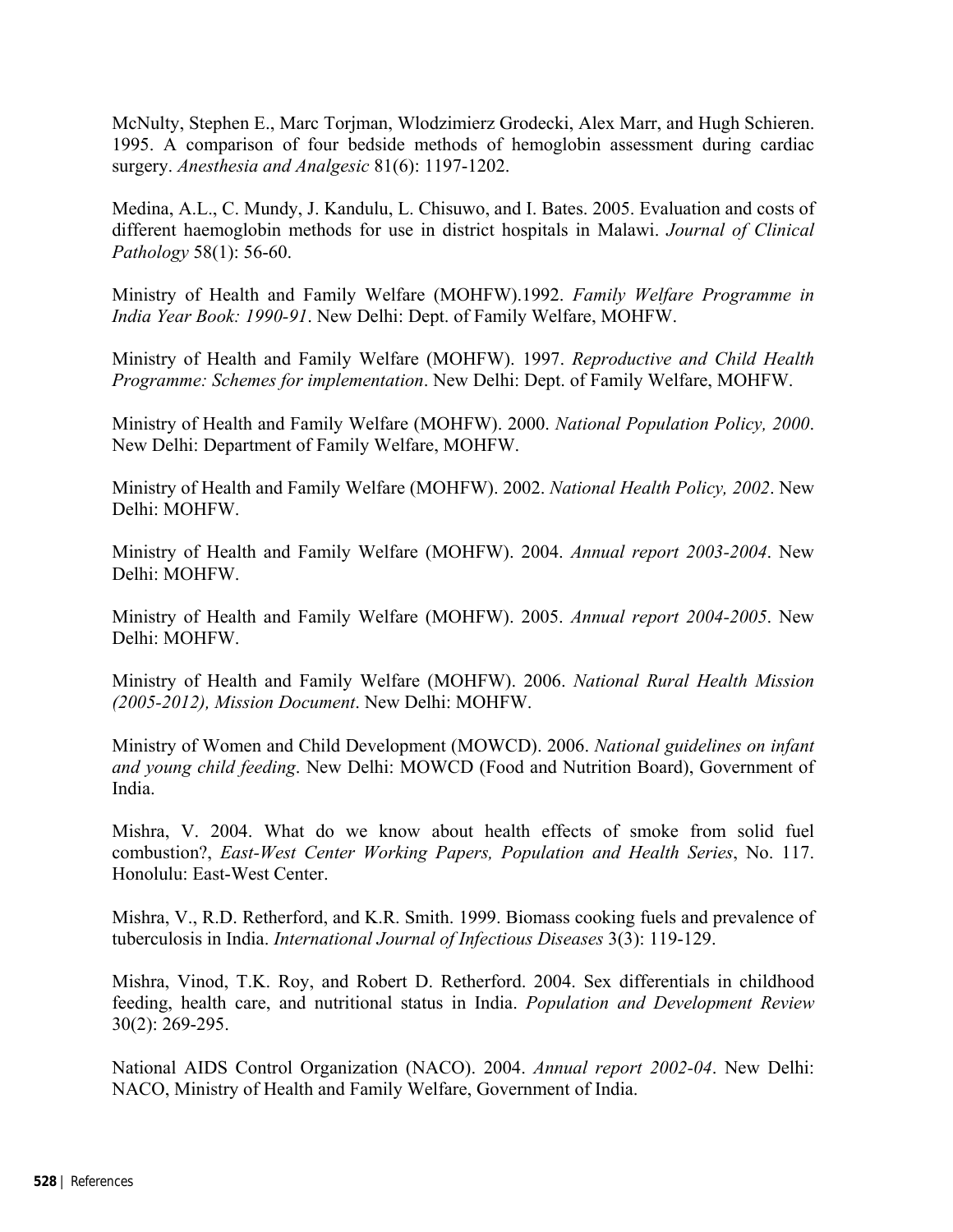National AIDS Control Organization (NACO). 2005. *UNGASS India report: Progress report on the Declaration of Commitment on HIV/AIDS, United Nations General Assembly Special Session on HIV/AIDS*. New Delhi: NACO, Ministry of Health and Family Welfare, Government of India.

National AIDS Control Organization (NACO). 2006. *HIV/AIDS epidemiological surveillance & estimation report for the year 2005*. New Delhi: NACO, Ministry of Health & Family Welfare, Government of India.

National Sample Survey Organization (NSSO). 1998. A note on the consumption of tobacco in India: NSS 50th round (1993-94). *Sarvekshana* 21(3): 51-61.

Office of the Registrar General. 2006a. *Sample Registration System, Statistical report 2004*. New Delhi: Office of the Registrar General, India.

Office of the Registrar General. 2006b. *SRS Bulletin*. 40(1). New Delhi: Office of the Registrar General, India.

Pande, R. and N. Astone. 2007. Explaining son preference in rural India: The independent role of structural versus individual factors. *Population Research and Policy Review* 26(1): 1- 29.

Pathak, P., S.K. Kapoor, S.N. Dwivedi, P. Singh, U. Kapil. 2004. Comparison of hemoglobin estimates from filter paper, Cyanmethemoglobin and HemoCue methods. *Indian Journal of Community Medicine* 29(3): 149-150.

Pelto, P.J. 1999. Sexuality and sexual behaviour in India: The current discourse. In S. Pachauri, S. Sokhi, and S. Almroth (eds.). *Implementing a reproductive health agenda in India: The beginning.* New Delhi: Population Council, South & East Asia--Regional Office.

Prakash, S., U. Kapil, G. Singh, S.N. Dwivedi, and M. Tandon. 1999. Utility of Hemocue in estimation of hemoglobin against standard blood cell counter method. *Journal of the Association of Physicians of India* 47(10):995-997.

Prasada Rao, J.V.R., N.K. Ganguly, S.M. Mehendale, R.C. Bollinger. 2004. India's response to the HIV epidemic. *Lancet* 364(9442): 1296-1297.

Ramachandran, Prema. 1992. Need of organization of antenatal and intrapartum care in India. *Demography India* 21(2): 179-193.

Reidpath, D. and K. Chan. 2005. HIV discrimination: Integrating the results from a sixcountry situational analysis in the Asia Pacific. *AIDS Care* 17(suppl 2): S195-204.

Roehr, Bob. 2007. Dramatic drop in HIV infections halts circumcision trials. *British Medical Journal* 334(7583): 11.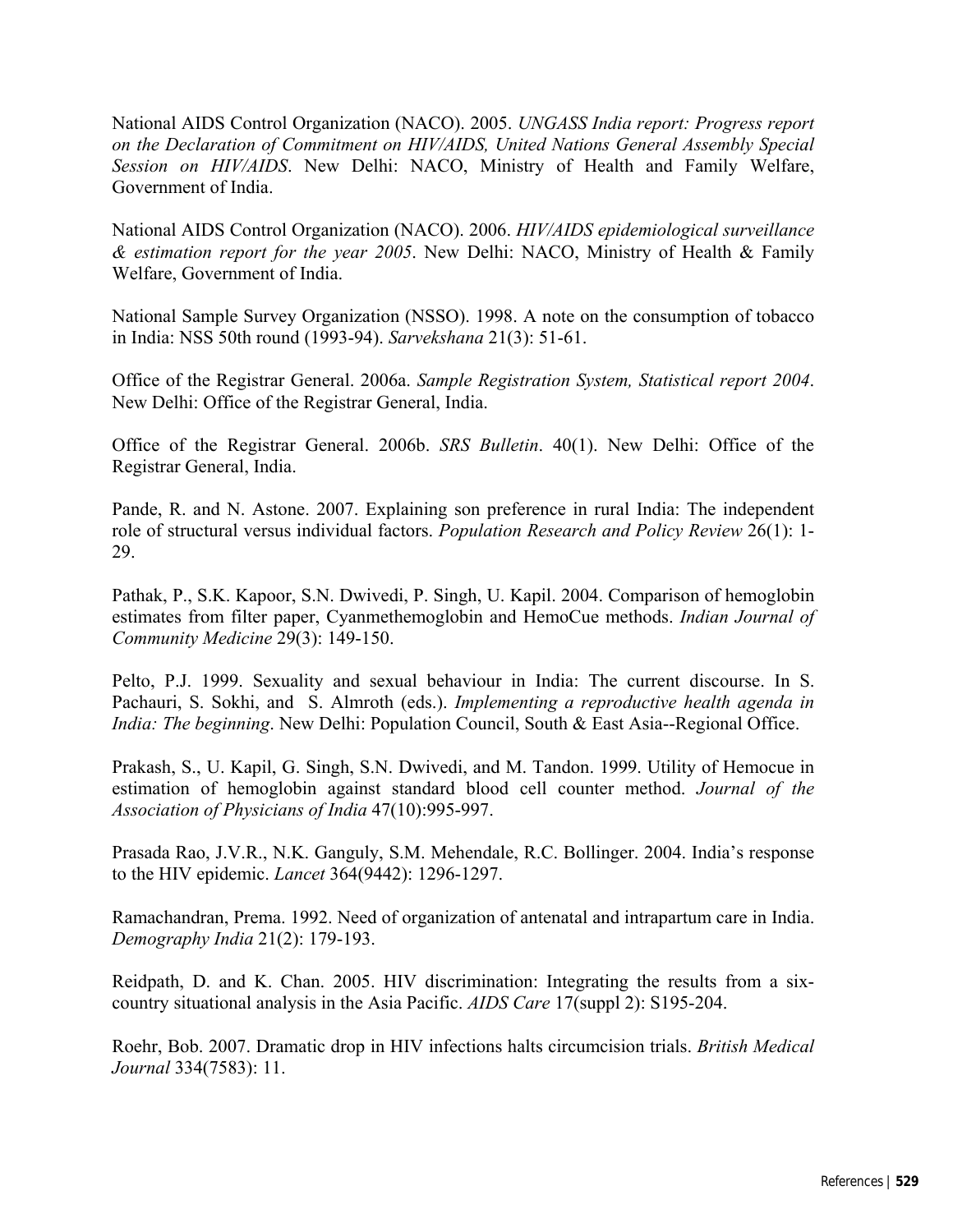Rosenblit, J., C.R. Abreu, L.N. Szterling, J.M. Kutner, N. Hamerschlak, P. Frutuoso, et al. 1999. Evaluation of three methods of hemoglobin measurement in a blood donor setting. *Sao Paulo Medical Journal* 117(3): 108-112.

Rutstein, S. 1999. *Wealth versus expenditure: Comparison between the DHS wealth index and household expenditures in four departments of Guatemala*. Calverton, Maryland: ORC Macro.

Rutstein, S.O. 2005. Effects of preceding birth intervals on neonatal, infant and under-five years mortality and nutritional status in developing countries: Evidence from the Demographic and Health Surveys. *International Journal of Gynaecology and Obstetrics* 89(suppl 1): S7-S24.

Rutstein, S., K. Johnson, and D. Gwatkin. 2000. Poverty, health inequality, and its health and demographic effects. Paper presented at the 2000 Annual Meeting of the Population Association of America, Los Angeles, California.

Sari, M., S. de Pee, E. Martini, S. Herman, Sugiatmi, M.W. Bloem, et al. 2001. Estimating the prevalence of anaemia: A comparison of three methods. *Bulletin of the World Health Organization* 79(6): 506-511.

Saxena, R., R. Malik. 2002. Comparison of HemoCue method with the cyanmethemoglobin method for estimation of hemoglobin. *Indian Pediatrics* 40(9): 917.

Singh S.K., H. Lhungdim, A. Chattopadhyay, T.K. Roy. 2004. *Women's vulnerability to STI/HIV in India: Findings of the CHARCA Baseline Survey*. Mumbai: International Institute for Population Sciences.

Sinha, D.N., P.C. Gupta, and M.S. Pednekar. 2003. Tobacco use among school personnel in eight north-eastern states of India. *Indian Journal of Cancer* 40(1): 3-14.

Srivastava A., H. Pal , S.N. Dwivedi, A. Pandey, J.N. Pande. 2004. *National Household Survey of Drug and Alcohol Abuse in India (NHSDAA)*. New Delhi: Ministry of Social Justice and Empowerment, Government of India and UN Office for Drug and Crime, Regional Office of South Asia.

Straus, M.A. 1990. Measuring intrafamily conflict and violence: The conflict tactic (CT) scales. In M.A. Straus, R.J. Gelles, and C. Smith. (eds.) *Physical violence in American families: Risk factors and adaptations to violence in 8,145 families*. New Brunswick: Transaction Publishers.

UNAIDS (Joint United Nations Program on HIV/AIDS). 2006. *2006 Report on the global AIDS epidemic*. Geneva, Switzerland: UNAIDS.

United Nations. 1997. *Report of the Fourth World Conference on Women, Beijing, 4-15 September 1995*. Beijing, China: United Nations.